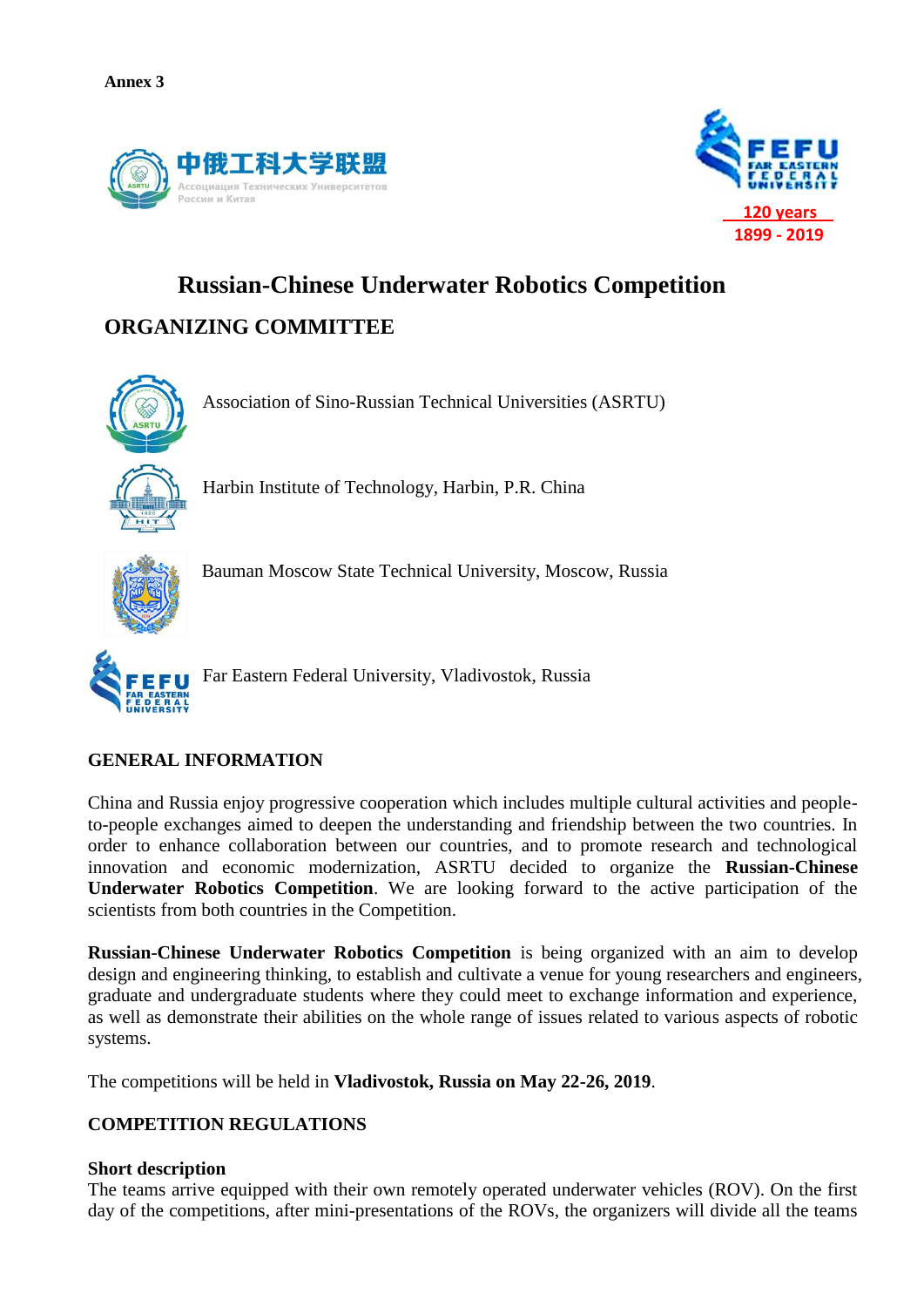into two international groups, and assign them with the tasks. The tasks for the groups will be designed in such a way that they cannot be implemented solely by a single ROV, and would require the competitors to demonstrate synergy and teamwork by using their ROVs. The first day and the first half of the second day are reserved for teams practicing, to be followed by the competitions. Each team will be given 2 attempts to complete the tasks in the pool. In addition, each group will require making a presentation before the jury members, and to report about their teamwork experience and technical solutions. The winner will be determined by the total points awarded for the best attempt to complete the tasks, the joint presentation, and the specification sheet that teams will have to submit to the Organizing Committee 2 weeks before the start of the competition.

All participants of the competition will be awarded certificates of participation, and memorable gifts.

## **Contestants**

We welcome teams consisting of 3-4 young scientists and engineers, graduate, undergraduate and high-school students from the ASRTU member and observer universities who do research in various aspects of robotic systems, to take part in the Russian-Chinese Underwater Robotics Competition.

## **Working language**

English

## **ROV specifications**

Only ROVs which are designed and fabricated by the contestants shall be allowed to take part in the competition.

Power supply: 12-48 V, up to 2 KW Size: not limited Weight: not limited Use of pneumatic, hydraulic or laser devices: unlimited

## **Competition program**

Day One

- 1. Mini-presentations of the ROVs and team members introduction
- 2. Organizers divide all teams in two groups
- 3. Setting of tasks for the teams
- 4. Preparation of the groups to complete the task

## Day Two

- 1. Preparation of the groups to complete the task
- 2. Performance of the first group
- 3. Performance of the second group
- 4. Service brake for adjustment of ROV settings
- 5. Performance of the first group
- 6. Performance of the second group
- 7. Presentation before the jury members
- 8. Summing-up the results of the competition
- 9. Awarding ceremony

## **Task examples**

- Recover small objects from the bottom to the surface. There should be so many objects that a single ROV could not recover them within the allotted time. This will make the teams work together.
- Open the hatch, get inside the facility and recover a certain object from there. One should constantly hold the hatch, otherwise it will close. It is impossible to perform this task by a single ROV.
- Connect two cables under the water. This task is impossible to perform by a single ROV.